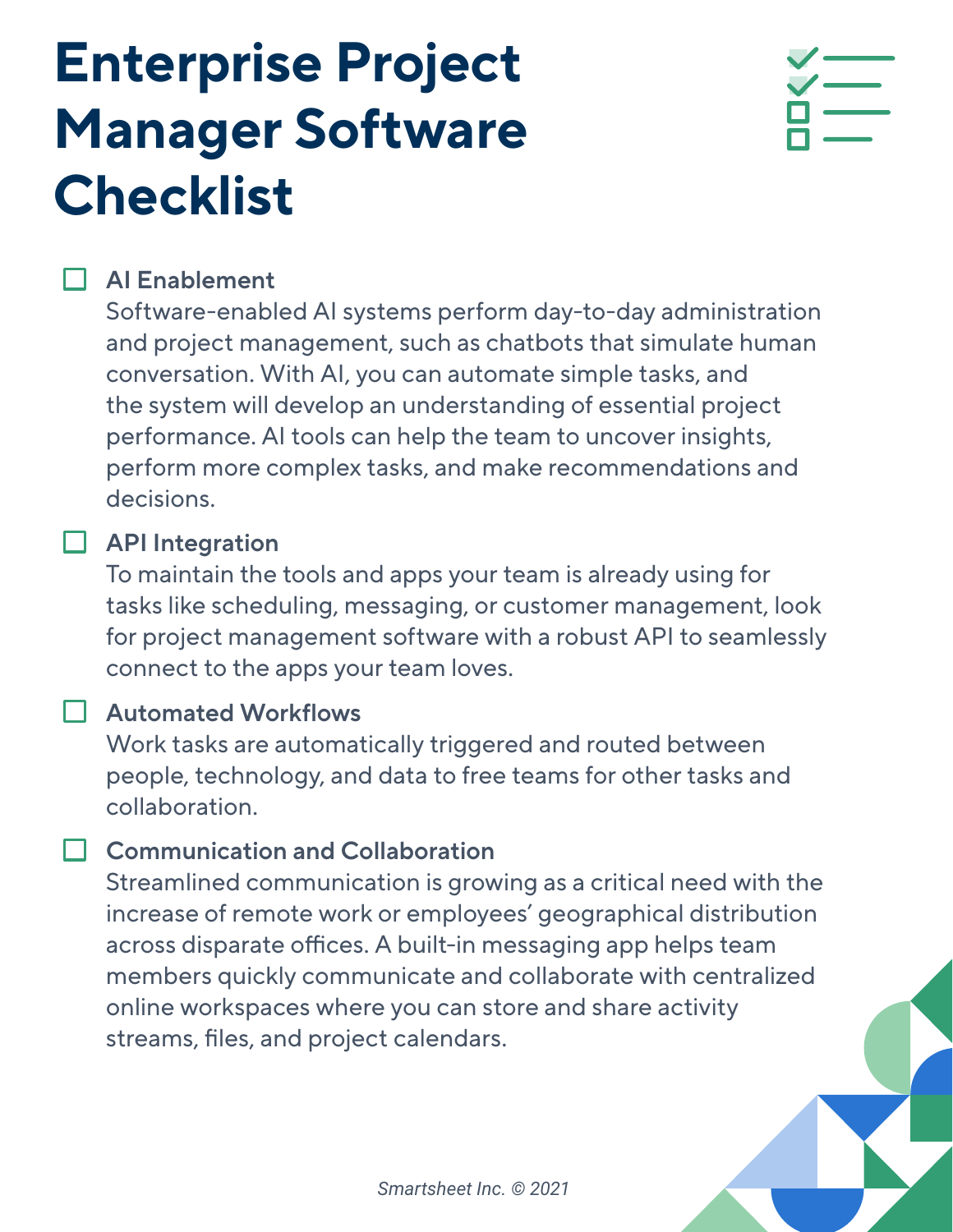#### **Customization**

Customization enables you to create a work environment that reflects your culture, including logo, color scheme, and custom exports, as well as how you prefer to organize your data. Customize reports and data columns to display information that enable you to easily show relevant data and metrics to different stakeholders quickly.

#### **Dashboards**

Use a team dashboard to get a high-level view of project statuses to keep everyone updated on projects' position with graphs, charts, visual metrics, and key performance indicators (KPIs).

#### **Demand Management**

Demand management organizes workflows and capacity when there are changes needed to meet supply chain, manufacturing, or marketing shifts to meet demand. Evaluate and address impending needs, including new product features, technical changes, operational constraints, and other information in current, upcoming, and unplanned projects in a portfolio.

#### **Deployment**

Select on-premise or cloud options based on security, price, and other organization-specific constraints. While enterprisegrade solutions were historically on-premise, the advancements in software security have made large enterprises prefer cloudbased software, due to the seamlessness of setup and software upgrades.

#### **Ease of Use**

Choose software that offers an intuitive interface that makes sense for the way your team works and reduces downtime. The more complex the tool, the less likely it will be used to its total capacity.

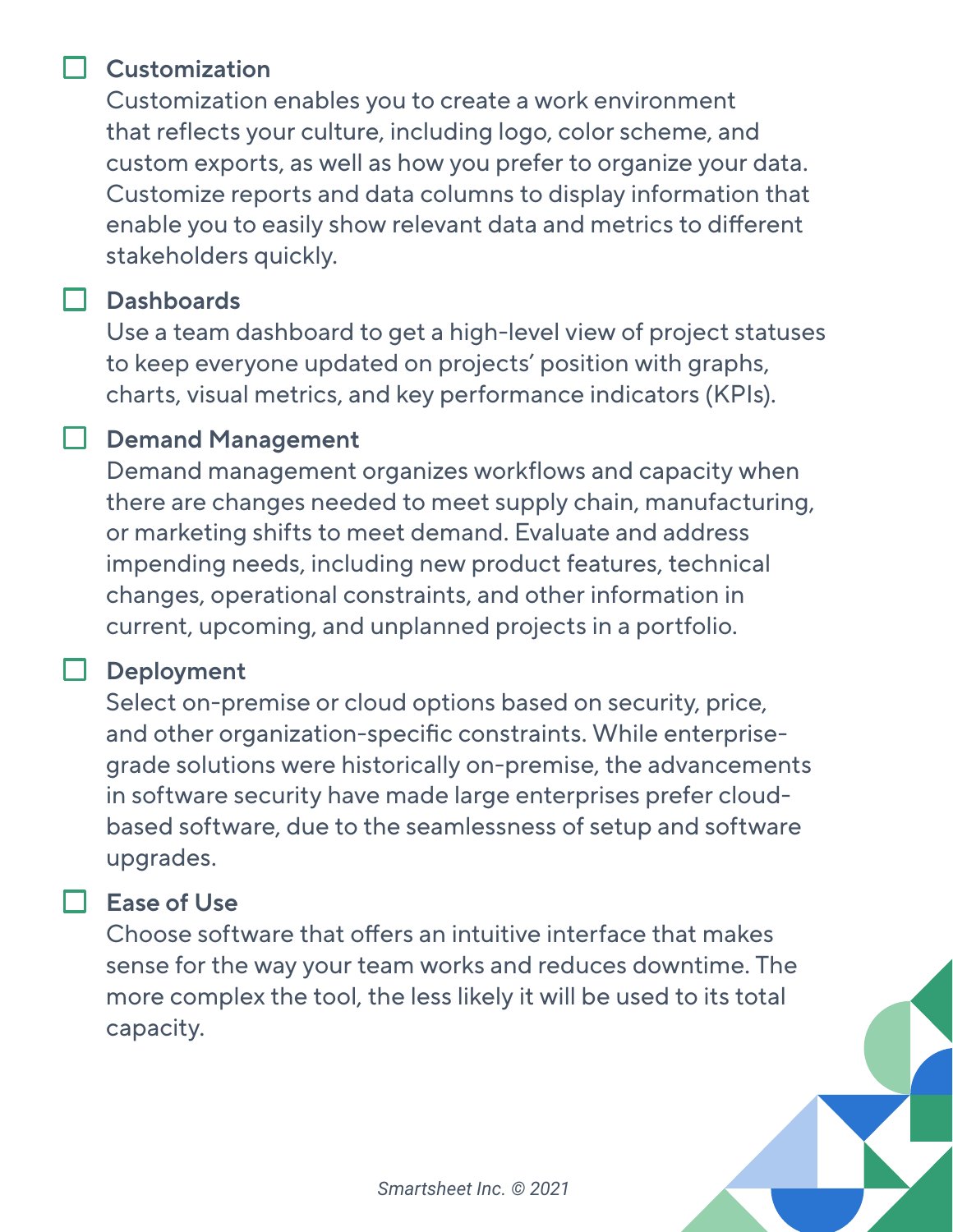#### **Issue Tracking**

Issues around missing tasks or quality assurance can be found, identified, and quickly fixed before they become major problems.

## **Mobile App**

The ability to work remotely keeps projects, programs, and portfolios on track without interruptions.

#### **Project Planning & Management**

Use built-in templates to plan projects through timelines and task schedules. Keep track of project progress and upcoming milestones using reports such as burndown charts.

## **Project Portfolio and Program Management**

Track and handle projects from initial concept to final delivery. Compare initiatives using risk-return profiles, enabling projects within a portfolio to align with strategic goals and bring in business value.

## **Real-time Reporting**

Some software provides invoice automation, customer relationship management (CRM), and other functionalities to sync customer interactions and information automatically and control errors.

#### **Resource Capacity and Planning**

Determine employee skill levels and earmark resources across projects, depending on skill sets and availability. Implement resource capacity planning and ensure that you staff high-priority projects first.

#### **Risk Management**

Identify risks, assign them to staff to evaluate and monitor, and create plans for risk management. Establish protocols to deal with potential change requests and the possibility of issues coming up during project execution.